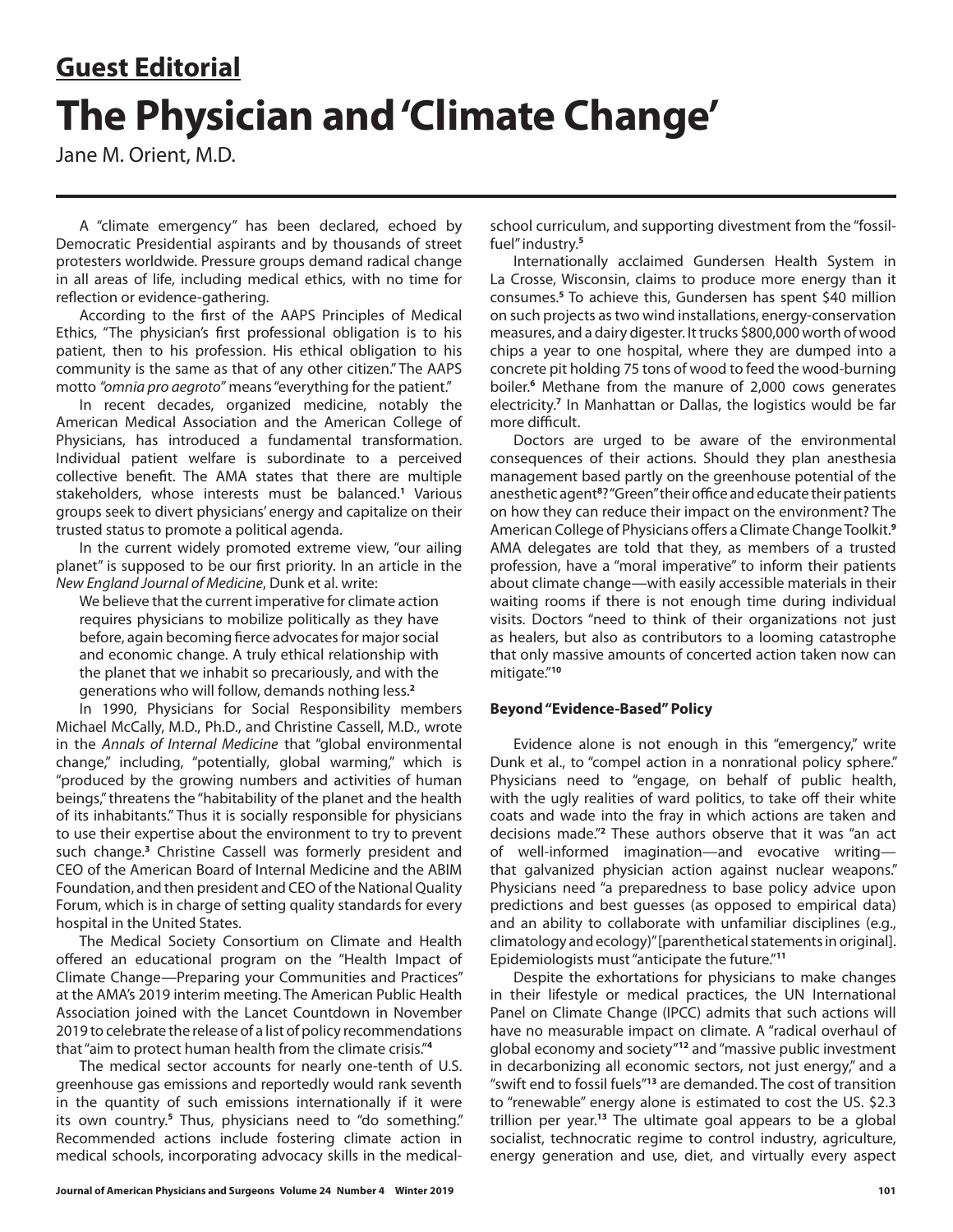of daily life. An early draft for a Global Green New Deal was released by the United Nations Environment Programme (UNEP) in 2009.**<sup>14</sup>**

What is the evidence for the efficacy and safety of such a regime? If (and only if) atmospheric CO<sub>2</sub> could be cut to preindustrial levels, by curtailing emissions and removing and sequestering CO**2**, computer models predict that global mean temperature could possibly be held to less than the dreaded increase of 1.5 °C above the "pre-industrial level." These models, however, have so far proved to be very poor at predicting temperature.**<sup>15</sup>**

It is impossible to replace the 80% of the world's energy now generated by coal, oil, and natural gas with wind or solar, given the requirements for land, minerals, concrete, and energy-intensive manufacture.**<sup>16</sup>** Could nuclear energy be developed rapidly enough? If not, the only way to achieve the "carbon-neutral" goal would be by drastic reduction in energy use—through poverty and/or drastic reduction in the human population. Physicians for Social Responsibility and most environmental groups have strongly opposed nuclear energy.

The evidence concerning the actual performance of renewables is not favorable. In Germany, after \$500 billion in subsidies for renewables, 53.5% of electricity was still generated with fossil fuels. Nuclear contributed 11.8%; onshore wind, 14.3%, offshore wind, 3.0%; hydro, 2.6%; biomass, 7.0%; solar, 7.2%; and waste, 1%.**<sup>17</sup>** The wind industry is collapsing as subsidies expire and opposition mounts from wildlife and forest conservationists.**<sup>18</sup>** Electricity bills have soared, and about 300,000 German households a year have been disconnected from the grid because of unpaid bills.**<sup>19</sup>**

There is a strong positive correlation between energy consumption and life expectancy at birth, according to figures from the World Bank.**<sup>20</sup>** Energy poverty would have a strongly negative effect on human health, life-span, and well-being.

### **Carbon Dioxide as Climate Driver**

Discovered by Antoine Lavoisier (1743-1794), the carbon cycle describes the movement of carbon through the various reservoirs on earth.

It is estimated that the earth's crust or lithosphere contains 66-100 million gigatons of carbon (1 gigaton  $=$  1 million metric tons), of which only about 4,000 Gt C is in "fossil fuels"—coal, oil, and natural gas.**<sup>21</sup>** The name implies that these are derived from primordial forests through a process that seems to be no longer operative for some reason, making them nonrenewable. That idea has been challenged, especially for "abiogenic oil."**<sup>22</sup>** The combustion of such fuels is the only way for carbon sequestered in the lithosphere to enter the carbon cycle.**<sup>21</sup>**

The atmosphere contains about 780 Gt C; the surface ocean, about 1,000 Gt C; vegetation, soils, and detritus, about 2,000 Gt C; and the intermediate and deep ocean, about 38,000 Gt C as CO**2** or CO**2** hydration products. Each year, the atmosphere and the surface ocean exchange about 90 Gt C.**<sup>23</sup>** Human activity adds about 6.1 Gt C to the atmosphere each year. The ocean absorbs about 2.5 Gt C more than it gives off to the atmosphere. That extra amount of carbon is utilized by marine biota and eventually gets incorporated into deep sea deposits and sediments.**<sup>21</sup>**

Over geologic time, atmospheric concentrations of CO<sub>2</sub> have reportedly varied widely, with some estimates 20-fold higher than the present level of around 400 ppm, and a low

of 200 ppm.**<sup>23</sup>** According to one estimate, one hundred million billion tons of carbon have been taken up by coccolithophores (phytoplankton), shellfish, corals and foraminifera (zooplankton) and incorporated into calcium carbonate plates, scales, or shells. Over eons, the level of atmospheric CO<sub>2</sub> has fallen from about 2,500 ppm to the current level. As plants die at around 150 ppm, it can be argued that human use of carbon-based fuels is saving the biosphere from CO<sub>2</sub> starvation.<sup>24</sup> But is this use dooming the planet to a climate catastrophe?

There are numerous natural factors that affect climate, which has always been changing: the sun, ocean cycles (the Pacific Decadal Oscillation or PDO and the Atlantic Multidecadal Oscillation or AMO), and stochastic events such as volcanic eruptions.**<sup>25</sup>** The IPCC models, however, consider only atmospheric CO**2**—which happens to be the only factor over which humans have some control.

Joe Bastardi asks, how can the increase of only one molecule of CO**2** in 10,000 molecules of air over 100 years have an effect that outweighs the "Grand Slam of Climate" (the very design of the system)?**<sup>25</sup>** Note that CO**2** is a minor greenhouse gas; water vapor is by far the most important one.

If the earth is "ailing" owing to a "climate emergency," and CO**2** is the cause, what is the pathogenetic mechanism?

Like other "greenhouse gases," including water vapor, methane, and refrigerants such as freon, CO<sub>2</sub> absorbs energy in a narrow band in the infrared region. Al Gore and other advocates portray these gases to schoolchildren as a blanket enveloping the earth that will allow energy in but then trap it. In the most dramatic scene in his 2006 movie *An Inconvenient Truth*, Al Gore displays a graph of how global temperature closely tracks atmospheric CO<sub>2</sub> concentration. At the end, as humans are allegedly adding "unprecedented" levels of CO<sub>2</sub> to the atmosphere at a rate not previously seen, the temperature will soar—as Al Gore rides up on something like a forklift, the "elevator version" of the global-warming "hockey stick."

I found it difficult to see, looking at his graphs, which came first: the change in the CO**2** level or in the temperature. But from the underlying data, obtained from the study of ice cores, it is clear that the CO**2** level increase lags the temperature increase, and therefore could not have caused it. Recall that CO<sub>2</sub> solubility in sea water decreases as the temperature rises. In 1957, Revelle and Seuss estimated that temperature-caused out-gassing of ocean CO**2** would increase atmospheric CO**2** by about 7% per °C temperature rise. The reported change during the seven interglacials of the 650,000-year ice core record is about 5% per °C, which agrees with the out-gassing calculation. Between 1900 and 2006, atmospheric CO**2** increased 30% because of the addition of human-caused emissions. If CO<sub>2</sub> had been responsible for temperature rise, the ice-core record predicts an increase of about 6 °C per 30% rise in CO<sub>2</sub>. In fact, the temperature rose only 0.1 °C–0.5 °C between 1900 and 2006.**<sup>23</sup>**

The physical mechanism for the greenhouse effect is radiative energy input exceeding radiative output. Svante Arrhenius, who has been celebrated as the "father of climate change,"**<sup>26</sup>** found a quantitative link between changes in atmospheric CO**2** and changes in climate.**<sup>27</sup>** In 1896, he argued that changes in CO**2** could have caused the ice ages, by altering the rate at which the earth cooled to space. Knut Ångström disagreed, arguing that his experiments showed that CO<sub>2</sub> was not a major driver of air temperatures.

CO**2** is indeed an infrared-active gas, as are water and other "greenhouse gases." However, Connolly and Connolly point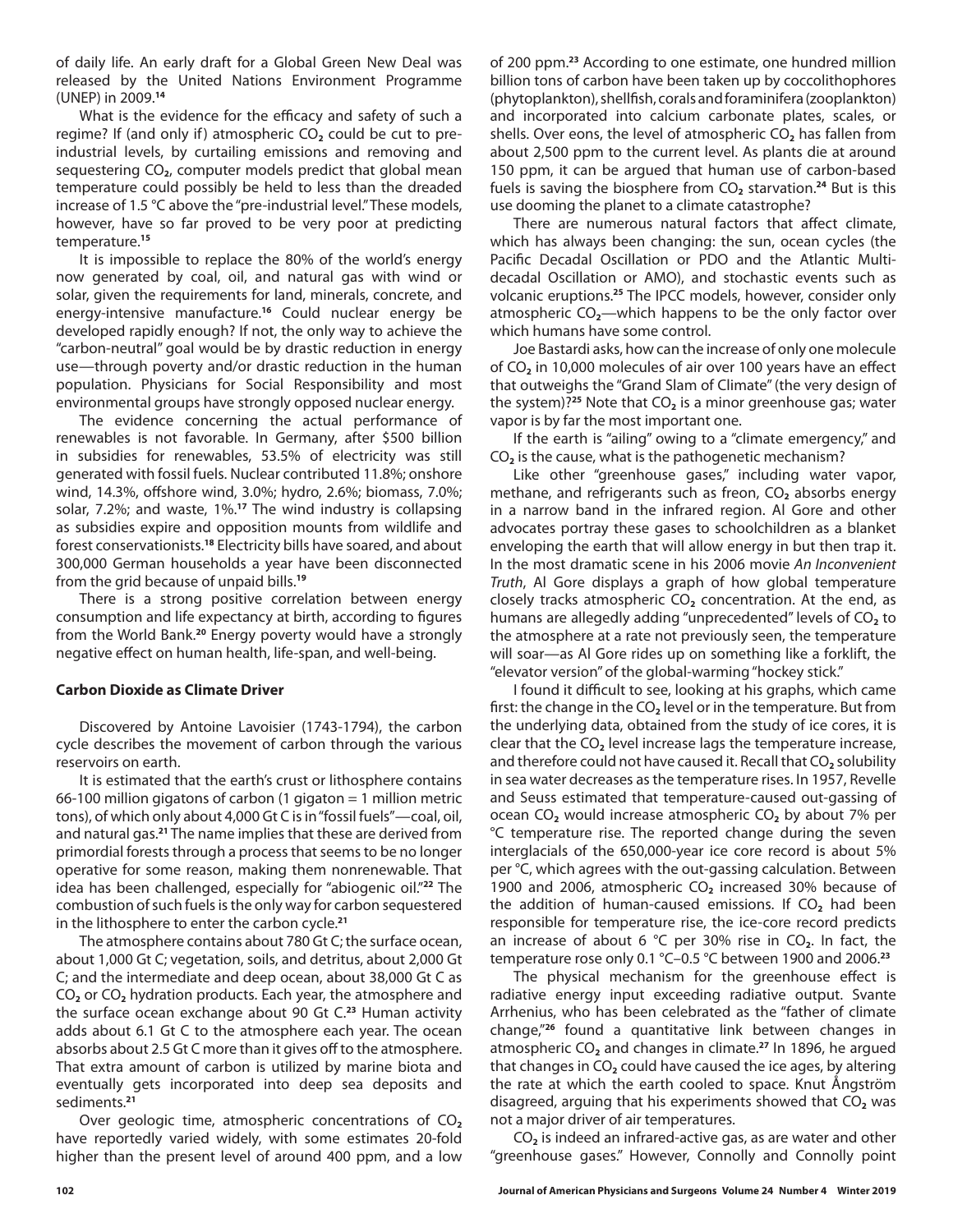out that IPCC models ignore Einstein's 1919 observation that if a gas is in thermodynamic equilibrium, the rate of infrared absorption is equal to the rate of emission—the gas does not store the energy. The Connollys' data show that the gases are in thermodynamic equilibrium. Their weather balloons "have shown quite categorically that there is no greenhouse effect."**28,at 52:44 minutes**

Radiation accounts for only 0.29 watts/m**<sup>2</sup>** (0.01%) of the energy transfer within the atmosphere.**<sup>28</sup>** Climate catastrophe predictions must assume a large positive feedback from a temperature increase of any cause. Paleoclimate data showing higher CO**2** levels or higher temperatures definitively refute the runaway greenhouse concept. The Roman Warm Period and the Medieval Warm Period seen on early IPCC graphs are thus quite inconvenient.

These periods were made to disappear, as was the Little Ice Age, by data manipulations exposed in the "Climategate" emails obtained from the University of East Anglia. The "hockey stick" pattern of unprecedented recent warming is an artifact that can be generated from cherry-picked data from Siberian pine YAD061, the "most influential tree in history," or by feeding random data into the computer model used by Michael E. Mann, a climate scientist at Pennsylvania State University and a prominent figure in the scandal.**<sup>29</sup>**

It is now the 10th anniversary of Climategate. James Delingpole writes that the retrieved documents showed scientists "contriving to destroy inconvenient data in order to evade FOI [Freedom of Information] inquiries; attempting to shut down scientific journals which published studies unhelpful to their cause; viciously bullying dissenters; even trying to rewrite history." Yet, "by some bizarre inversion of logic, the less and less credible the evidence for the great global warming scare, the bigger and noisier and more powerful the Climate Industrial Complex has grown."**<sup>30</sup>**

Judith Curry, whose academic career was derailed in the wake of Climategate because she expressed views uncongenial to the climate establishment, reflects on the continuing repercussions. These include putting "a halo around Michael Mann's head over his 'victim' status," turning "politically correct and 'woke' universities" into "hostile places for climate scientists that are not sufficiently 'politically correct'"; and damage to the integrity of professional societies that have published policy statements advocating emissions reductions and that marginalize research that is not consistent with the party line.**<sup>31</sup>**

### **The Fake Consensus**

Science, of course, is not consensus based. But the assertion that "97% of climate scientists" agree with the apocalyptic climate scenarios is highly effective in convincing the public and politicians. This conclusion by Cook et al.**<sup>32</sup>** was based on reviewing abstracts of 11,944 papers on climate change and concluding that 97.1% of those expressing an opinion supported the consensus view—after they excluded the 67% that expressed no opinion. According to Christopher Monckton, that paper actually shows only 0.3% agreement with the hypothesis that human activity is very likely causing most of the current global warming. None were shown to agree with the idea of catastrophic human-caused warming.**<sup>33</sup>**

Great press fanfare, including in the *Washington Post*, **34** greeted the announcement that 11,000 scientists from 153 countries signed on by internet to an article in *BioScience*  entitled "World Scientists Warning of a Climate Emergency."**<sup>35</sup>** The article provided no evidence for a human-caused climate emergency, but rather accepted it as a given. The "suite of graphical vital signs of climate change" shows that per-capita meat consumption has increased by 11% in 10 years, world GDP by 80% in 10 years, and passenger air travel by 64% in 10 years—all signs of increasing prosperity.

"To secure a sustainable future, we must change how we live, in ways that improve the vital signs summarized by our graphs," the article concludes. "Economic and population growth are among the most important drivers of increases in CO<sub>2</sub> emissions from fossil fuel combustion." It noted that "still increasing by roughly 80 million people per year, or more than 200,000 per day…, the world population must be stabilized—and, ideally, gradually reduced…."**<sup>35</sup>** "Improvement," as defined by these authors, means fewer human beings and less prosperity.

Ezra Levant reviewed the Canadian signatories**<sup>36</sup>**—which are hardly a group of accomplished scientists. This can no longer be done at the time of this writing because the list is unavailable**<sup>37</sup>** while "invalid" signatures, likely including "Mouse, Mickey," are removed.

The longest list of scientist signatories to a petition related to climate change is the Oregon Petition (www.PetitionProject. org), which reads:

We urge the United States government to reject the global warming agreement that was written in Kyoto, Japan in December, 1997, and any similar proposals. The proposed limits on greenhouse gases would harm the environment, hinder the advance of science and technology, and damage the health and welfare of mankind.

There is no convincing scientific evidence that human release of carbon dioxide, methane, or other greenhouse gases is causing or will, in the foreseeable future, cause catastrophic heating of the Earth's atmosphere and disruption of the Earth's climate. Moreover, there is substantial scientific evidence that increases in atmospheric carbon dioxide produce many beneficial effects upon the natural plant and animal environments of the Earth.

This petition was not posted on the internet to be signed by clicking on a link. It was sent, together with an extensively referenced review article, by postal mail to known scientists from lists such as *American Men and Women of Science*. It was signed by 31,487 American scientists, including 9,029 with a Ph.D. degree. These included two prominent scientists who had raised the issue of possible climatic effects of increased atmospheric CO**2**, investigated it, and concluded that it was not a serious problem warranting drastic intervention: the late Edward Teller and the late William Nierenberg.

Since even one dissenter is a problem for climate alarmists, immediate action was taken to discredit the petition. An activist group, probably Ozone Action, planted a fraudulent signature, then "discovered" it—that of a popular singer Geri Halliwell, known by her stage name Ginger Spice. The mistake of accepting a signature sent by FAX was not repeated, and security measures were undertaken to assure validity of all signatures and remove duplicates. But media smears continue to circulate.

The "cancel culture," social media de-platforming, censorship of dissidents ("climate deniers") from the mainstream press and prestigious journals, and serious threats to the livelihoods of any who are not on the "correct" side of this issue keep many Americans from learning that there is even a debate.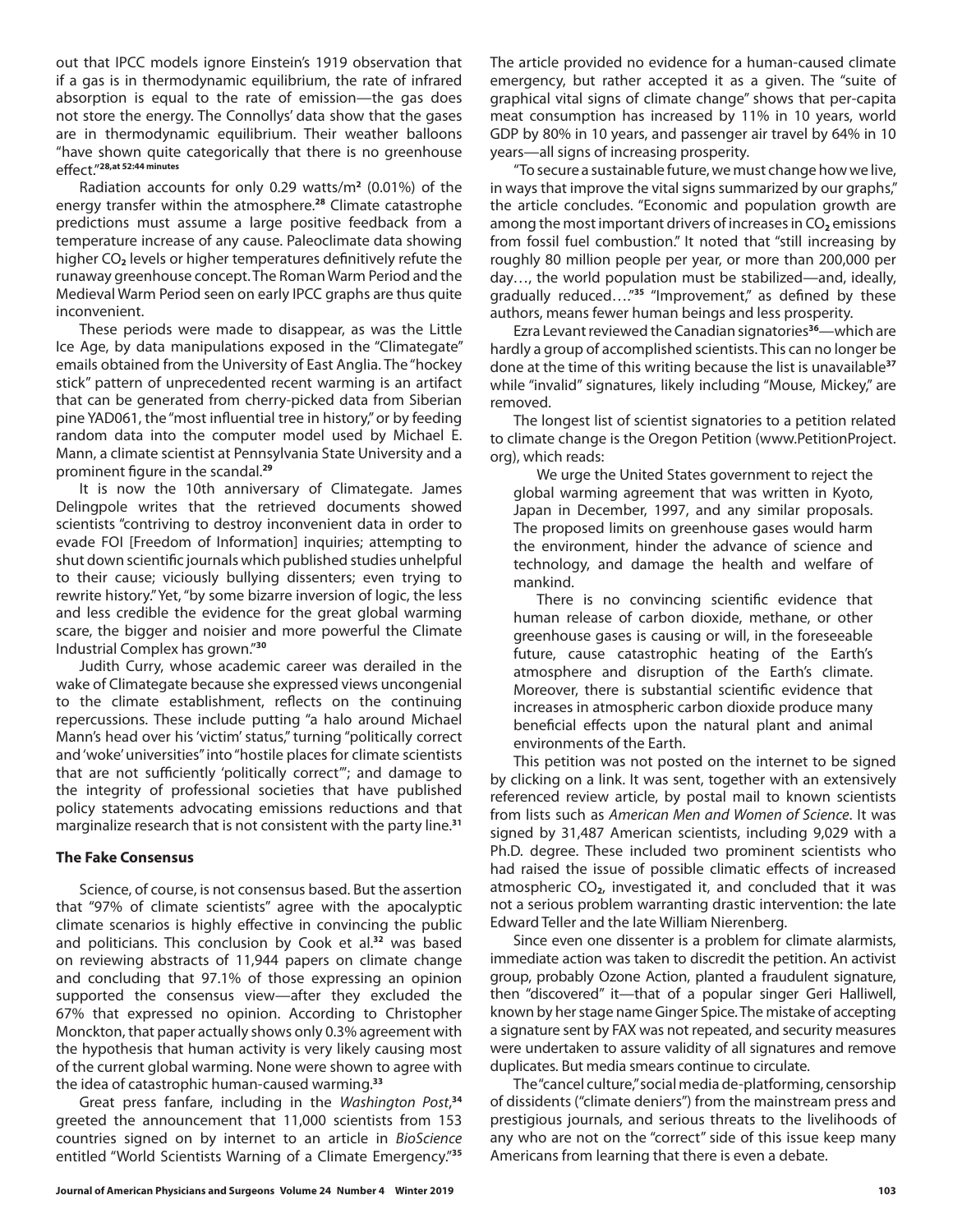Instead of rational discussion, the issue is dominated by a mass youth movement, at the moment starring the Swedish activist, 16-year-old Greta Thunberg, saying, "I want you to panic" and "How dare you!" Thanks to incessant indoctrination in government schools, she and her contemporaries apparently believe that their future has been stolen from them by the older generation and the capitalist system that has enabled them to live comfortably and in freedom.

The power of youth movements has been harnessed by totalitarian campaigns before. Concerning Communist infiltration in the U.S. during the 1930s, Eugene Lyons writes:

Because of immaturity and youthful eagerness, [youth] "follow the leader" more blindly than any other age group, and are perfect raw stuff for demagogic molding. Not one of them in ten thousand would be trusted to make policies for his community. Yet the ten thousand together, as Youth with a capital Y, influence policies, and command attention beyond their numbers and without reference to their inexperience and peculiar psychological influences….

I watched both Italian Fascism and German Nazism at close range in their formative stages. It is not generally appreciated to what a large extent they were both Youth movements.**<sup>38</sup>**

Members of Physicians for Social Responsibility are marching with youth Climate Strike protesters. These physicians write that they are "pleased to witness the important testimony of 16-year-old climate activist Greta Thunberg before Congress" as she "told lawmakers to listen to scientists and urged immediate action to respond to the climate crisis," and are disseminating photographs of her on social media.**<sup>39</sup>**

### **The Real Objective**

If lowering atmospheric CO<sub>2</sub> would not "stabilize" the climate, even if it could be achieved, because CO<sub>2</sub> is not the climate driver, what is the point of the multi-trillion-dollar investments?

Climate scientist Richard Lindzen of the Massachusetts Institute of Technology states: "Controlling carbon is a bureaucrat's dream. If you control carbon, you control life."**<sup>40</sup>**

As Walter Williams points out, proponents of controlling greenhouse gases have revealed their true agenda. They themselves do not believe the narrative through which they are causing mass anxiety, depression, and even despair.**<sup>41</sup>**

Ottmar Edenhofer, lead author of the IPCC's fourth summary report released in 2007, speaking in 2010 advised: "One has to free oneself from the illusion that international climate policy is environmental policy. Instead, climate change policy is about how we redistribute de facto the world's wealth." UN climate chief Christiana Figueres said that the true aim of the UN's 2014 Paris climate conference was "to change the (capitalist) economic development model that has been reigning for at least 150 years, since the Industrial Revolution." Christine Stewart, Canada's former Minister of the Environment said: "No matter if the science is all phony, there are collateral environmental benefits.… Climate change (provides) the greatest chance to bring about justice and equality in the world." Tim Wirth, former U.S. Undersecretary of State for Global Affairs and the person most responsible for setting up the Kyoto Protocol said: "We've got to ride the global warming issue. Even if the theory of global warming is wrong, we will be doing the right thing in terms of economic policy and environmental policy."**<sup>42</sup>**

Lindzen wrote in 2003 that "the scientific community is clearly becoming less ambiguous in separating views on warming from totally unreasonable fears for both the planet and mankind." But he observed that "environmental advocates are responding by making increasingly extreme claims," and his hope that "some path will emerge that will end the present irrational obsession with climate"**<sup>43</sup>** has not yet been realized.

Scientific as well as medical ethics is challenged. Lindzen stated that he didn't think any field could survive the degree of corruption that climate science has experienced without at least losing its self-respect. He believes progress may have been set back a few generations because instead of trying to figure out how the earth behaves the field was coopted into a situation where it was supposed to support a paradigm that the government or the environmental movement wanted.**<sup>44</sup>**

#### **Conclusions**

There is an existential threat related to climate, as Climate Strike activists claim, but it comes from the radical political agenda being promoted under cover of "saving the planet."

The evidence refutes the claim that human emissions of carbon dioxide can catastrophically disrupt the earth's climate. Continuing to spend trillions of dollars to "fight climate change" will have no effect on the climate and cannot meet human energy needs with "renewables."

The existential threat is to our freedom, our prosperity, our capacity to provide medical care, and the integrity of our science and our profession. Physicians need to evaluate evidence independently and shun groupthink. They must not sacrifice their patients' welfare to serve an agenda.

**Jane M. Orient, M.D,** practices internal medicine in Tucson, Ariz., and serves as executive director of AAPS and managing editor of the *Journal of American Physicians and Surgeons*. Contact: jane@aapsonline.org.

#### **REFERENCES**

- 1. AMA Code of Medical Ethics. Available at: https://www.ama-assn.org/ delivering-care/ethics/code-medical-ethics-overview. Accessed Nov 17, 2019.
- 2. Dunk JH, Jones DS, Capon A, Anderson WH. Human health on an ailing planet—historical perspectives on our future. *N Engl J Med* 2019;381:778- 782. Available at: https://www.nejm.org/doi/full/10.1056/NEJMms1907455. Accessed Nov 17, 2019.
- 3. MCally M, Cassell CK. Medical responsibility and global environmental change. *Ann Intern Med* 1990;113:467-473.
- 4. Watts N, Amann M, Arnell N, et al. The 2019 report of the Lancet Countdown on health and climate change: ensuring that the health of a child born today is not defined by a changing climate. *Lancet* 2019;394:1836- 1878. Available at: https://www.thelancet.com/journalsfc/lancet/article/ PIIS0140-6736(19)32596-6/fulltext. Accessed Nov 18, 2019.
- 5. Solomon CG, LaRocque RC. Climate change—a health emergency. *N Engl J Med* 2019;380:209-211. Available at: https://www.nejm.org/doi/ full/10.1056/NEJMp1817067. Accessed Nov 17, 2019.
- 6. Baier E. Wisconsin hospital's energy push brings the green. *MPRNews*, Jun 1, 2015. Available at: https://www.mprnews.org/story/2015/06/01/ gundersen-renewable-energy-hospital. Accessed Nov 17, 2019.
- 7. Anon. Wisconsin plant turns cow manure into electricity. *La Crosse Tribune*, Oct 6, 2014. Available at: https://www.postcrescent.com/ story/money/2014/10/06/wisconsin-plant-turns-cow-manureelectricity/16804325/. Accessed Nov 17, 2019.
- 8. Gadani H, Vyas A, Anesthetic gases and global warming: potentials, prevention and future of anesthesia. *Anesth Essays Res* 2011;5(1): 5–10. doi: 10.4103/0259-1162.84171.
- 9. ACP. Climate Change Toolkit. Available art: https://www.acponline.org/ advocacy/advocacy-in-action/climate-change-toolkit. Accessed Nov 18, 2019.